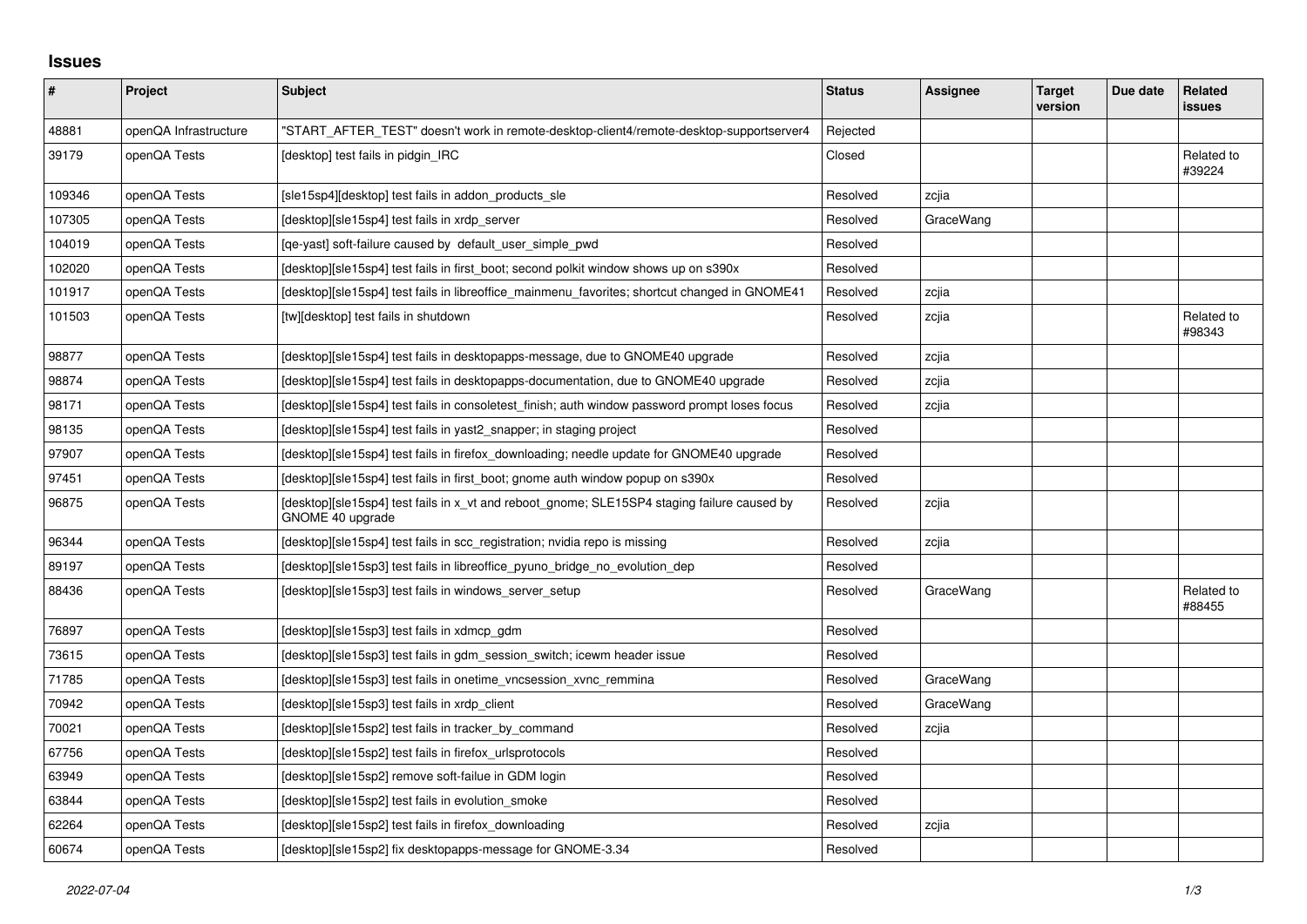| $\vert$ # | Project        | <b>Subject</b>                                                                         | <b>Status</b> | <b>Assignee</b> | <b>Target</b><br>version | Due date | Related<br>issues                                                                                                                                                       |
|-----------|----------------|----------------------------------------------------------------------------------------|---------------|-----------------|--------------------------|----------|-------------------------------------------------------------------------------------------------------------------------------------------------------------------------|
| 60671     | openQA Tests   | [desktop][sle15sp2] fix desktopapps-documentation for GNOME-3.34                       | Resolved      | zcjia           |                          |          |                                                                                                                                                                         |
| 60536     | openQA Tests   | [desktop][sle15sp2] test fails in application_starts_on_login                          | Resolved      |                 |                          |          |                                                                                                                                                                         |
| 60530     | openQA Tests   | [desktop][sle15sp2] fix desktopapps-gnome for GNOME-3.34                               | Resolved      |                 |                          |          |                                                                                                                                                                         |
| 60527     | openQA Tests   | [desktop][sle15sp2] fix desktopapps-firefox for GNOME-3.34                             | Resolved      |                 |                          |          |                                                                                                                                                                         |
| 60524     | openQA Tests   | [desktop][sle15sp2] fix desktopapps-other for GNOME-3.34                               | Resolved      |                 |                          |          |                                                                                                                                                                         |
| 60521     | openQA Tests   | [desktop][sle15sp2] tracker issue for GNOME-3.34 upgrade                               | Resolved      |                 |                          |          |                                                                                                                                                                         |
| 60335     | openQA Tests   | [desktop][sle15sp2] test fails in reboot_gnome                                         | Resolved      | okurz           |                          |          | Related to<br>#60332                                                                                                                                                    |
| 60332     | openQA Tests   | [desktop][sle15sp2] test fails in first_boot                                           | Resolved      | okurz           |                          |          | Related to<br>#60335                                                                                                                                                    |
| 60062     | openQA Tests   | [desktop][tw] test fails in libreoffice_recent_documents                               | Resolved      | zcjia           |                          |          |                                                                                                                                                                         |
| 59073     | openQA Tests   | [desktop][sle12sp5] test fails in zypper_lifecycle                                     | Resolved      |                 |                          |          |                                                                                                                                                                         |
| 58118     | openQA Tests   | [desktop][sle12sp5] test fails in libreoffice_pyuno_bridge                             | Resolved      | zcjia           |                          |          |                                                                                                                                                                         |
| 57812     | openQA Tests   | [desktop][sle12sp5] no need to publish hdd image in test "cryptlvm"                    | Resolved      |                 |                          |          |                                                                                                                                                                         |
| 56402     | openQA Tests   | [desktop][sle12sp5] test fails in evolution_smoke                                      | Resolved      |                 |                          |          |                                                                                                                                                                         |
| 55196     | openQA Tests   | [sle12sp5][desktop] test fails in scc_registration                                     | Resolved      |                 |                          |          |                                                                                                                                                                         |
| 55046     | openQA Tests   | [sle12sp5][desktop] test fails in boot_to_snapshot                                     | Resolved      |                 |                          |          |                                                                                                                                                                         |
| 54947     | openQA Tests   | [sle12sp5][desktop] test fails in setup                                                | Resolved      |                 |                          |          |                                                                                                                                                                         |
| 54902     | openQA Project | openQA on osd fails at "incomplete" status when uploading, "502 response: Proxy Error" | Resolved      | okurz           | Current<br>Sprint        |          | Related to<br>#54869,<br>Related to<br>#55628,<br>Related to<br>#112718,<br>Copied to<br>#55154,<br>Copied to<br>#55238,<br>Copied to<br>#55313,<br>Copied to<br>#55691 |
| 54884     | openQA Tests   | [tw][desktop] migrate testcase "desktopapps-firefox" from SLE15 to Tumbleweed          | Resolved      | zcjia           |                          |          |                                                                                                                                                                         |
| 54725     | openQA Tests   | [desktop][sle12sp5] test fails in cryptlvm                                             | Resolved      | riafarov        |                          |          |                                                                                                                                                                         |
| 53246     | openQA Tests   | [desktop][tumbleweed] test fails in yast2_control_center                               | Resolved      | zcjia           |                          |          | Related to<br>#48110                                                                                                                                                    |
| 53225     | openQA Tests   | [desktop][tumbleweed] test fails in change_password                                    | Resolved      |                 |                          |          |                                                                                                                                                                         |
| 52574     | openQA Tests   | [sle12sp5][desktop] test fails in first_boot                                           | Resolved      |                 |                          |          |                                                                                                                                                                         |